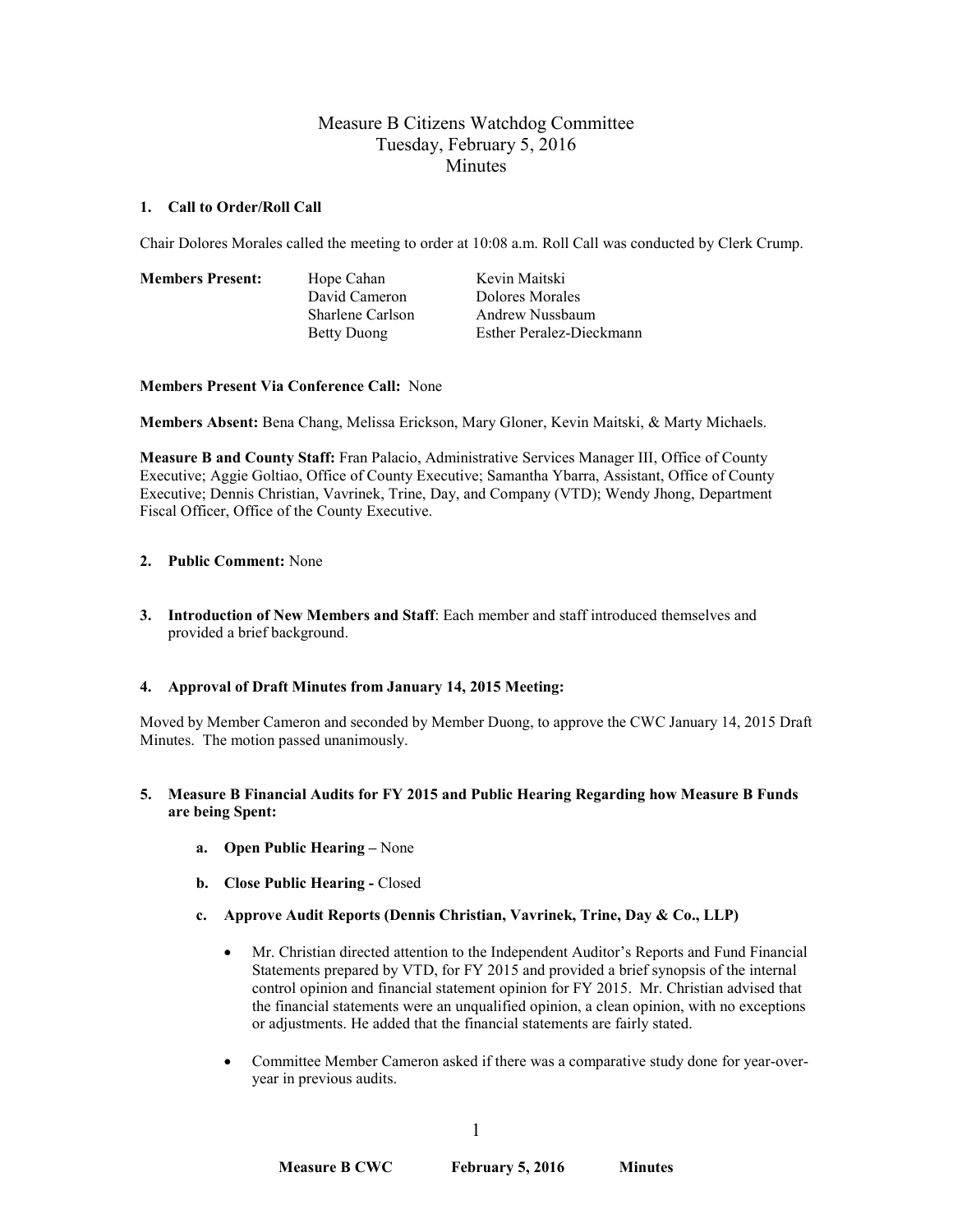Mr. Christian said the reports issued only had that year's balances and what has been traditionally done.

• Committee Member Cahan asked for clarification on the California State Board of Equalization (BOE) (page 8) regarding its determination of overpayments for 2015-16 FY, asking if VTA's receipt of the money is justified. Mr. Christian said the BOE shows a credit balance and VTD has not reported it and, the BOE has not asked to return any funds. Ms. Jhong, County Fiscal Officer, said she attempted several times to contact BOE for confirmation of whether the State intends to have the County pay the money back. BOE told Ms. Jhong that they are not in a position to make that statement so, at this point it is only disclosed in the Financial Statement. Ms. Cahan asked if the money came to the County before dispersal to VTA. Ms. Jhong said the money came to the County and was then dispersed to VTA. Ms. Cahan asked if VTA is aware that the money could be called back. Ms. Jhong said she has communicated openly with VTA. Member Cameron said to Mr. Christian that VTD made an evaluation that the overpayments to VTA are not recordable as a liability. Mr. Christian agreed, saying it has been VTD's experience that BOE usually does not ask for credit balances back, adding there are continually more audits and he has seen credit balances reversed. Ms. Jhong said due to residual sales tax being added quarterly, the money was an off-set, saying there would be very little sales tax coming in and the deficit would remain. Member Cahan asked Ms. Jhong if she has kept records of all communication with BOE. Ms. Jhong affirmed she has kept all records.

Member Nussbaum asked that if BOE requested return of the money and VTA did not have the funds, is it possible BOE would ask the County to pay it back. Mr. Christian said VTD believes that if BOE asks for the money back, it would be VTA's responsibility.

Member Cameron suggested the County draft an agreement with VTA, saying VTA is liable for any fund balance deficit.

Ms. Jhong said the total deficit is \$943,000.

Chair Morales asked Ms. Palacio if the County has pursued such an agreement with VTA.

Ms. Palacio said the County has not been directed to do so but was amenable if the CWC directs the County to draft an agreement.

Moved by Member Cahan and seconded by Member Peralez-Dieckmann to draft an agreement with VTA stating VTA is liable for any fund balance deficit and, to ask for a report back at next CWC Measure B meeting on VTA's confirmation it will be in charge of covering the deficit. The motion passed unanimously.